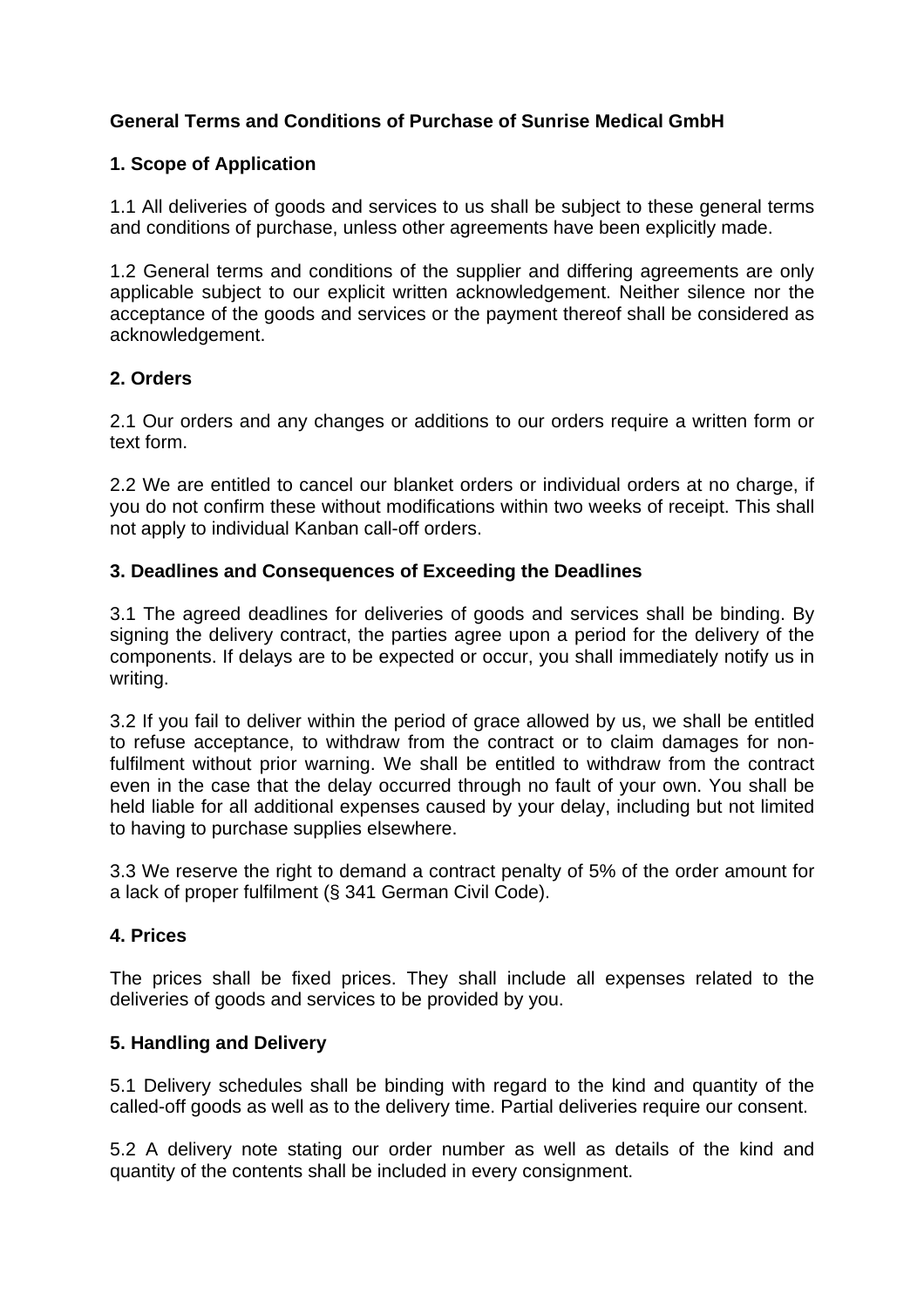5.3 The goods shall generally be dispatched in kanban boxes (in case of a kanban delivery) or in cardboard boxes respectively. The kanban containers shall be made available by us on a loan basis. We are entitled to specify a particular packaging method. In the exceptional case that the delivery takes place in any other commercial packaging, the packaging costs shall be borne by you.

5.4 If any deliveries of goods or services are provided by you on our premises, you are obliged to comply with the regulations for safety, environment and fire protection currently in force for non-employees.

### **6. Invoices, payments**

6.1 Invoices shall be submitted by separate mail; they must indicate our order number.

6.2 Your claim for payment shall be due 60 days after receipt of goods and receipt of your invoice or at our discretion after 14 days with 3 % cash discount. The time of payment is defined as the day on which our bank receives the transfer order.

6.3 Payments do not constitute an acknowledgement that the delivery of goods or service is in accordance with the contract. Without prejudice to our other rights, we shall be entitled to withhold payments for outstanding accounts in the business relation to an appropriate extent in case of defective or incomplete deliveries, until they have been properly fulfilled.

6.4 The assignment of your receivables to third parties is not permitted.

## **7. Safety, Protection of the Environment**

7.1 Your deliveries of goods and services must comply with legal requirements, including but not limited to safety and environmental regulations, including the regulations on hazardous goods.

7.2 You shall be obliged to identify and comply with all currently applicable directives and regulations for your components regarding restricted substances. You are obliged not to use prohibited substances. Substances to be avoided and hazardous substances according to applicable laws and directives shall be specified on the specification sheets. If required, safety data sheets shall be provided already with the price quotation and with the respective first supply together with the delivery note (at least in German or in English). Any information regarding exceeded material restrictions or supplies of prohibited materials must be disclosed to us immediately.

### **8. Import and Export Regulations, Customs Duty**

8.1 For deliveries of goods and services from an EU country other than Germany, your EU VAT identification number must be indicated.

8.2 You shall be obliged to inform us in detail and in writing about any obligations to obtain a permit for (re-) exports according to German, European and US regulations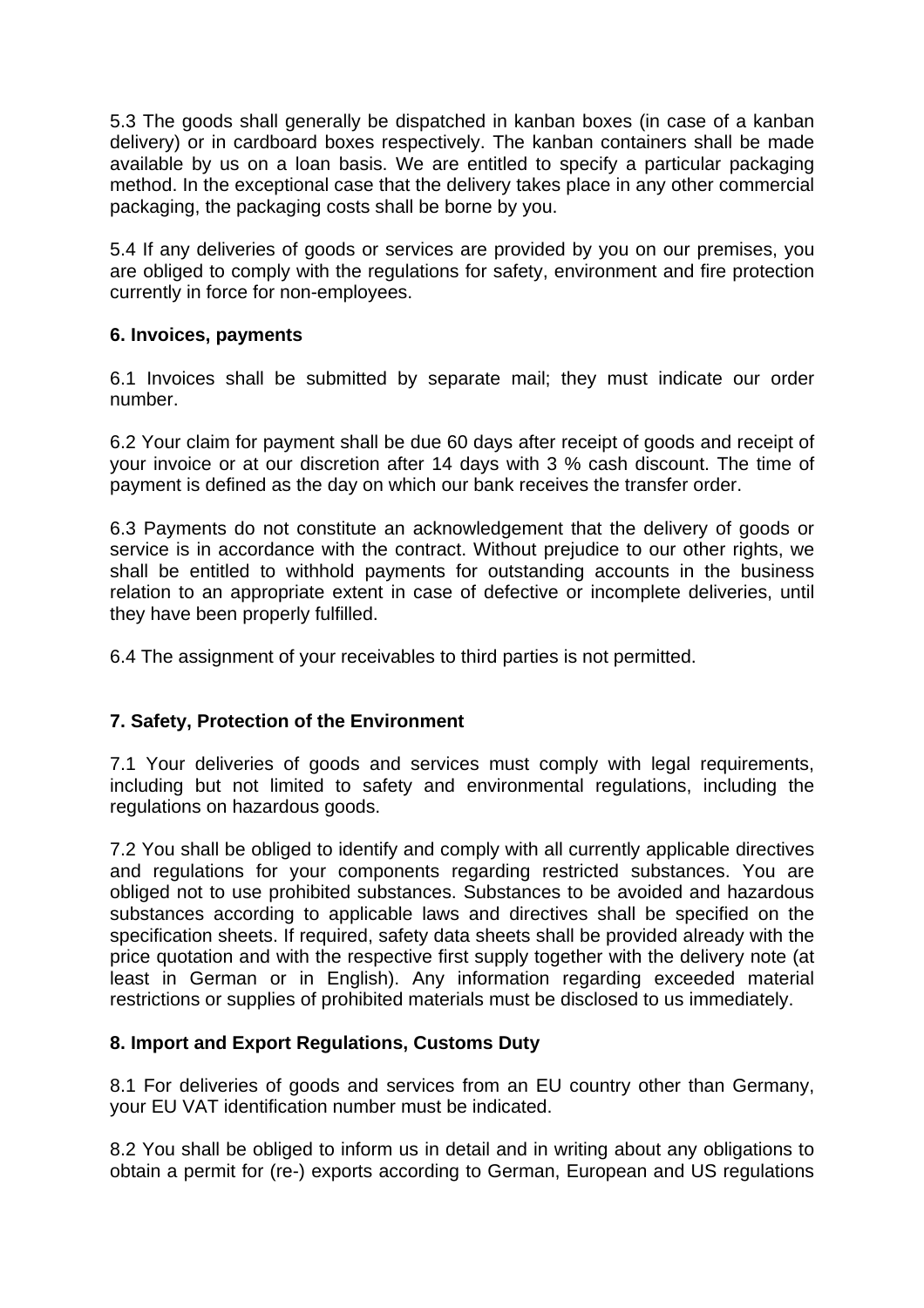for exports and customs duty as well as export and customs regulations in the country of origin of the goods and services.

### **9. Transfer of Risk, Receipt, Ownership**

9.1 Irrespective of the agreed pricing terms, the risk shall pass to us on receipt at the delivery address specified by us.

9.2 Ownership of the delivered goods shall be transferred to us after payment. Any prolonged or extended retention of title is not permitted.

### **10. Obligation of Incoming Goods Inspections and Notice of Defects, Inspection Expenses**

10.1 It is not possible to conduct incoming goods inspections at Sunrise Medical, based on the quality assurance procedure agreed by the parties it shall be replaced by an [outgoing goods] inspection on the supplier's side. The details shall be specified in a separate quality assurance agreement to be concluded by the parties.

10.2 We shall notify you of hidden defects as soon as they are detected in the course of business. You shall waive objections against a delayed notice of defects for all defects claimed within 14 days of detection.

10.3 If we return defective goods to you, we shall be entitled to charge back the invoice amount plus a lump-sum amount of 10% of the price of the defective goods plus proportionate freight charges and any import duties. We reserve the right to prove higher expenses. The right to prove lower or no expenses is reserved to you.

### **11. Warranty for Material Defects and Defects of Title**

11.1 Defective deliveries shall be replaced by materials without defects and defective services shall be repeated correctly within 3 business days.

11.2 In case the defect is not remedied within an appropriate period of grace granted to you, we shall be entitled at our discretion to withdraw from the contract or to reduce the payment amount and to claim additional compensation for damages, respectively.

11.3 In urgent cases (including but not limited to danger resulting from delay or to prevent exceptionally high losses), to remedy minor defects as well as in cases of a delayed remedy of defects from your side we shall be entitled, after having notified you and after a short period of grace appropriate for the situation, to remedy the defect and any resulting losses or damages ourselves at your expense or to have it remedied by a third party at your expense. This shall also apply in case of a delayed delivery of goods or services on your part and we must immediately remedy the defects in order to avoid a delay in delivery on our side.

11.4 The limitation period for our claims based on material defects and defects of title shall be defined according to legal regulations from the passing of risk according to section 9.1. The course of the limitation period will be suspended for the period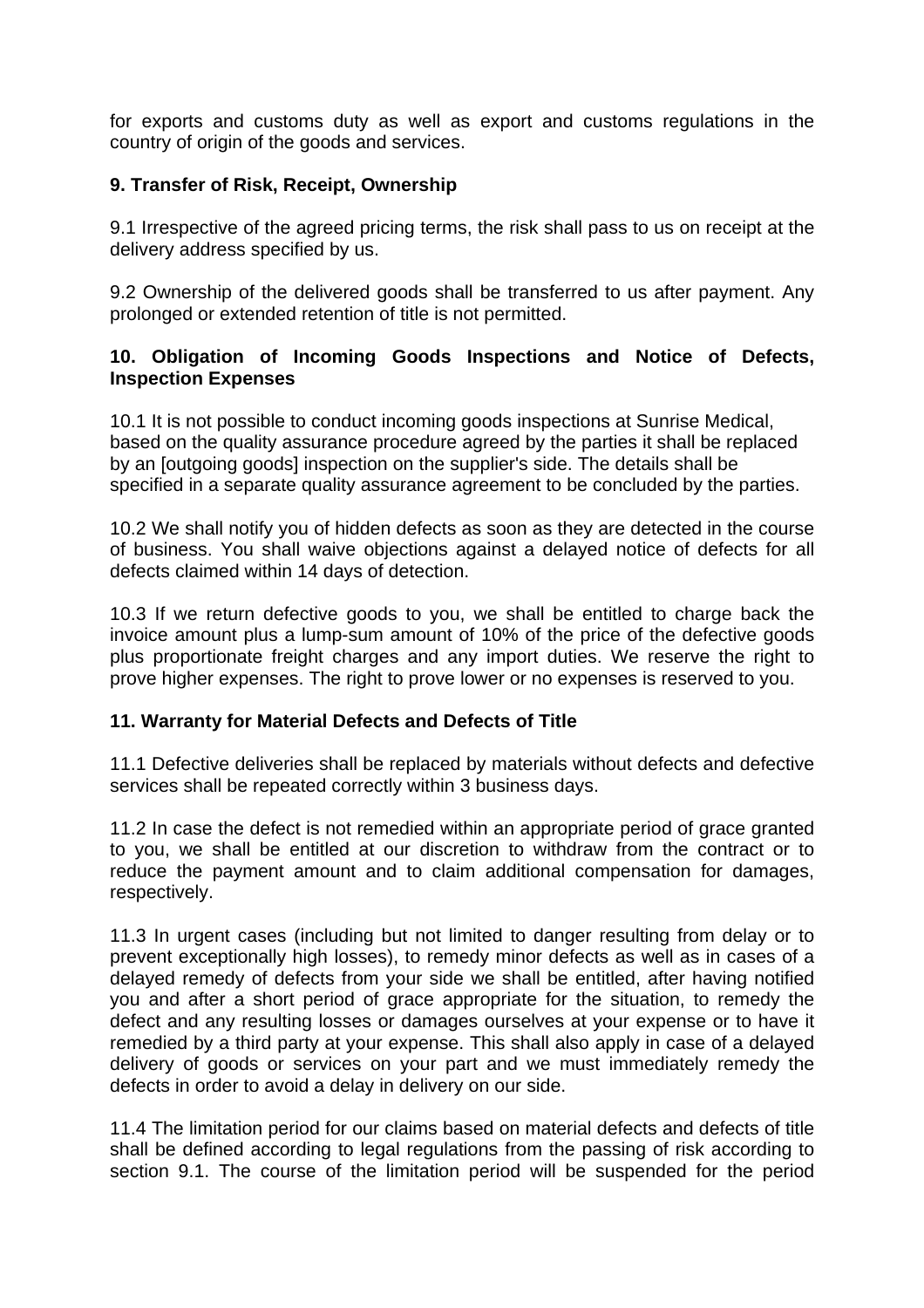beginning with the submission of our notice of defects and ending with the fulfilment of our claim.

11.5 If you are to supply goods or provide services according to our plans, drawings or other special requirements, the conformity of the delivery of goods or services with the requirements shall be considered as expressly assured. If the delivery of goods or services deviates from the requirements, we shall be immediately entitled to the rights specified in section 11.3.

11.6 Our legal rights remain furthermore unaffected.

## **12. Repeated Non-Performance**

If essentially identical or similar deliveries of goods or services are performed with defects or delays again even after a written warning, we shall be entitled to withdraw from the contract immediately. In this case our right of withdrawal shall also apply to those deliveries of goods and services you shall be obliged to provide us in future under this or any other contract.

## **13. Indemnity from Material Defects and Defects of Title**

You shall indemnify us from any claims that third parties - irrespective of the legal grounds - raise against us in case of a material defect or defect of title or any other defect of a product delivered by you, and you shall reimburse us the necessary litigation costs in this matter.

## **14. Acts of God**

In case of supply interruptions as a consequence of unforeseen events such as acts of God, outbreak of war or natural disasters as well as other inevitable and serious events beyond the control and the responsibility of the supplier, the parties shall be released from their delivery obligations for the duration of the disruption and to the extent of its impact. The parties shall be obliged to adapt their mutual delivery obligations to the best of their knowledge to the changed circumstances; this may mean that the company either shall waive the claim to the remaining deliveries even after the disruption has been remedied or that it may require a continuation of the deliveries under the conditions specified by the company.

## **15. Technical Documentation, Tools, Manufacturing Equipment**

15.1 Any technical documentation, tools, manufacturing equipment etc provided by us shall remain our property; all trademark rights, copyrights and other property rights shall remain with us. They must be returned to us immediately after the termination of the delivery contract, you are not entitled to claim a right of retention in this respect. You may use the aforementioned items solely to perform orders according to the delivery contract and you may not cede them or make them otherwise accessible to unauthorized third parties. Duplicating the aforementioned items shall be permissible only to the extent necessary to properly perform the goods and services stipulated in the delivery contract.